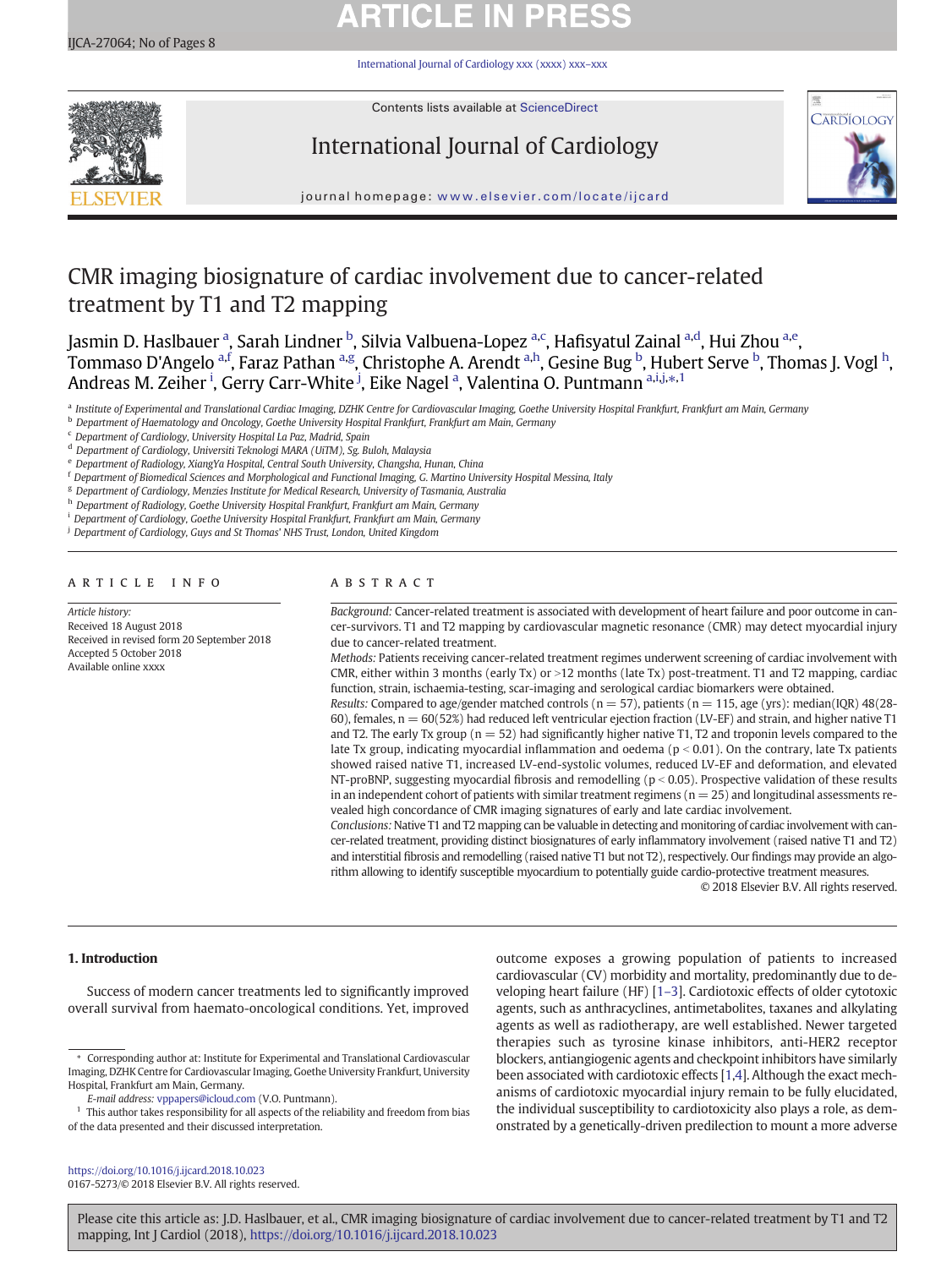<span id="page-1-0"></span>cellular metabolism in response to anthracycline therapy, which is affecting only a subset of all patients [[5](#page-6-0)]. Personalised approaches to recognition of early myocardial changes during the course of cancer therapies may help to detect and prevent the late consequences of cardiac involvement by guiding early prevention [[6](#page-6-0),[7](#page-6-0)]. Studies reported globally reduced left ventricular (LV) ejection fraction (LV-EF), mainly on the account of enlarged end-systolic volume (LV-ESV). Additionally, reduced longitudinal deformation, impaired diastolic function and rise of serological cardiac biomarkers, including troponin and NT-proBNP have been reported [5–[9\]](#page-6-0). Retrospective patient studies reported significantly elevated myocardial T1 mapping indices, sensitive and direct measures of diffusely abnormal myocardial involvement by cardiac magnetic resonance (CMR) [8–[11\]](#page-6-0). These findings were corroborated in an experimental study with T1 and T2 mapping, further highlighting the role of early inflammatory involvement followed by diffuse fibrotic remodelling [[12\]](#page-6-0). In this study, we investigated patients receiving cancer-related treatments within the first 3 months (early Tx) or >12 months prior (late Tx) for the phenotypical evidence of myocardial injury using CMR. We compared the findings, firstly to age-gender and CV risk factors matched controls, and secondly, to observations in an independent cohort of similar patients with longitudinal assessments.

### 2. Methods

One hundred and fifteen patients (≥18 years) without previously known or symptomatic cardiac disease were referred for screening of cardiac involvement due to cancerrelated treatment from local oncology departments (London,  $n = 82$ , Frankfurt,  $n = 33$ , the original cohort). Non-exposed subjects, matched for age, gender and CV risk factor profile, with low pretest likelihood for cardiomyopathy or previous history of cardiac events or coronary artery disease, with no clinical or serological evidence for systemic inflammation, taking no anti-inflammatory medication, served as *controls* ( $n = 57$ ). An independent cohort of patients underwent longitudinal assessments at 2, 12 and 18 months after receipt of treatment ( $n = 25$ , Frankfurt, the longitudinal cohort). The general contraindication to contrast-enhanced CMR were observed, including known allergy to gadolinium contrast agents, pregnancy, cochlear implants, cerebral aneurysm clips and non-CMR compatible pacemakers (no subject was excluded due to these contraindications in the present study). Clinical meta-data was recorded for all patients ([Table 1](#page-2-0)). The study protocol was reviewed and approved by respective local ethics committees and written informed consent was obtained from all participants. All procedures were carried out in accordance with the Declaration of Helsinki.

### 2.1. Study procedures

All subjects underwent a standardised CMR protocol for routine assessment of cardiac volumes, mass, T1 and T2 mapping, myocardial perfusion and late gadolinium enhancement (LGE) [[13](#page-6-0),[14](#page-6-0)], using 3-Tesla (T) scanners (Achieva, Philips Healthcare, Best, The Netherlands, and Skyra, Siemens Healthineers, Erlangen). In the longitudinal cohort, the serial follow-up assessments consisted of native T1 and T2 mapping and cardiac volumes only. Patients with symptoms and signs of systemic infection were not included. After standardised specific planning, volumetric cavity assessment was performed by wholeheart coverage of short-axis (SAX) slices. Myocardial mapping acquisitions were made in a single midventricular SAX slice using the investigator-specific modified Look-Locker Imaging (FFM-MOLLI) [\[15](#page-6-0),[16\]](#page-6-0) for T1 mapping. A hybrid gradient and spin echo (GraSE) sequence [[17,18](#page-6-0)] at the London site and T2-FLASH sequence [\[19](#page-6-0),[20\]](#page-6-0) at the Frankfurt site for T2 mapping. All sequence types and parameters have been validated and published previously. Sequence-specific normal ranges were employed (FFM MOLLI native T1: 3.0-T: mean of the normal range  $1052 \pm 23$  ms; i.e. upper limit of normal range: 1098 ms at 3.0-T) [\[21](#page-6-0)], native T2: GraSE sequence:  $45 \pm 4$  ms [[17](#page-6-0)], T2-FLASH sequence  $35 \pm 4$  ms [[19](#page-6-0),[22](#page-6-0)]. Myocardial perfusion imaging with adenosine infusion (140–210 μg/kg/min) with dynamic acquisition during administration of 0.1 mmol/kg body weight gadobutrol (Gadovist®, Bayer AG, Leverkusen, Germany) [\[23\]](#page-6-0). LGE was performed in a SAX stack ~15 min after contrast agent administration, using a mid-diastolic inversion prepared 2 dimensional gradient echo sequence (TE/TR/flip-angle 2.0 ms/3.4 ms/25°, acquired voxel size  $1.4 \times 1.4 \times 8$  mm) with individually adapted prepulse delay to achieve optimally nulled myocardium.

Cardiac volume and function were quantified using commercially available software (MEDIS®, Leiden) following standardised post-processing recommendations [[24](#page-6-0)]. LGE was characterised as present or absent, and ischaemic or non-ischaemic in type, based on the predominant pattern. Quantitative tissue characterisation and myocardial deformation analysis was performed by the core-lab (Goethe CVI, Frankfurt), blinded to the underlying subject group allocation and the time-point of the examination. Native T1 and T2 were measured in the septal myocardium of the midventricular SAX using the ConSept approach, as previously described [\[25,26](#page-6-0)]. Areas of LGE were excluded from the mapping ROIs to avoid areas of regional replacement fibrosis. Global longitudinal and circumferential strain was measured using feature tracking [[27](#page-6-0)]. Longitudinal deformation was averaged from 3 long-axis views, circumferential deformation from 3 SAX slices (apical, mid, basal); both are expressed as absolute global peak systolic strain. Venous blood sampling was performed immediately prior to the CMR study for analysis for high-sensitive Troponin T (hs-TropT), hs-C reactive protein (CRP) and N-terminal-pro brain natriuretic peptide (NT-proBNP) using commercially available test-kits (Elecsys 2010®, Roche, Basel, Switzerland). Analytical validation and limits of detection of the hs-TropT test were used to define normal/abnormal (≥13.9 ng/l) [\[28\]](#page-6-0). The cut off of 300 pg/l was used for a clinically relevant elevation of NT-proBNP [\[29](#page-6-0)].

### 2.2. Statistical analysis

Statistical analysis was performed using SPSS, version 24. Normality of distributions was tested using the Shapiro-Wilk test. Results are presented as counts (percentage) for categorical data, mean (SD) or median (interquartile range, IQR) for continuous data, as appropriate. Comparisons between groups were performed using Student t-test or one-Way ANOVA for normally distributed variables, and chi2 and Mann-Whitney test for non-normally distributed variables. The associations were analysed by uni- and multivariate regression analyses. Collinearity diagnostics was used to examine the variance inflation factor analysis. Inter- and intraobserver reproducibility and agreement of postprocessing approaches have been reported previously [[24](#page-6-0),[25,29](#page-6-0),[30\]](#page-6-0). All tests were twotailed and p-values  $< 0.05$  were considered statistically significant.

### 3. Results

Subject characteristics and results of blood markers are summarised in [Table 1](#page-2-0). Patients were similar to controls for age, gender, blood pressure, heart rate and CV risk profile (age (years): median (IQR) 48 (28-60), male,  $n = 60, 52\%$ ). Cancer diagnoses included haematological malignancies (acute myeloid leukaemia ( $n = 15, 13\%$ ), acute lymphoblastic leukaemia ( $n = 2, 2\%)$ , chronic myeloid leukaemia (n = 26, 23%), Hodgkin lymphoma (n = 6, 5%); non-Hodgkin lymphoma ( $n = 9, 8\%)$ , multiple myeloma ( $n = 9, 8\%)$ , and solid tumours, including breast cancer ( $n = 26, 22\%$ ), testicular ( $n = 6, 5\%$ ), prostatic cancer ( $n = 9, 8\%$ ), sarcoma ( $n = 5, 4\%$ ). Cancer-related treatments are listed in [Table 1](#page-2-0). Early and late Tx groups were similar in proportions of induction and adjuvant chemotherapy regimens, as well as radiation therapy ( $p = 0.481$ ). Doxorubicin was the most commonly used anthracycline ( $n = 82, 71\%$ ), followed by daunorubicin ( $n = 14$ , 12%), epirubicin ( $n = 11$ , 10%) and mitoxantrone ( $n$  $= 8, 7\%)$ . On average, patients received an equivalent doxorubicin dose of 181 mg/m<sup>2</sup> (60–330 mg/m<sup>2</sup>). Compared to controls, patients had lower eGFR, haemoglobin/haematocrit, and significantly higher cardiac serological biomarkers  $\left($  < 0.001 for all). Twelve subjects (10%) had hs-TropT levels above the clinically significant threshold [[28](#page-6-0)]. Only a minority of patients was treated for hypertension or received lipid-lowering therapy or had identifiable pre-existing heart disease  $(n = 19, 16\%)$  with LGE, see below).

CMR findings are summarised in [Table 1.](#page-2-0) Global systolic impairment was more common in the late Tx group (impaired: defined as LV-EF ≤ 50% [\[30\]](#page-6-0); early vs. late Tx: n = 24, 46% vs. n = 42, 67%, p = 0.019; se-verely impaired: defined as LV-EF ≤ 35% [\[31\]](#page-7-0):  $n = 5,9%$  vs.  $n = 18,28%$ ,  $p = 0.020$ ). Compared to controls, late Tx group also had significantly reduced global longitudinal (GLS), but not global circumferential strain (GCS). Patients had significantly higher native T1 and T2 values compared to controls ( $p < 0.001$ ) (Fig. 1S). Both groups had a similarly high prevalence of subjects with abnormal native T1 (~60%). Compared to the late Tx group, patients in the early Tx group had significantly higher native T1 ( $p < 0.05$ ) and native T2 ( $p < 0.001$ ).

### 3.1. Analysis of relationships

In the early Tx group, there was positive correlation between hs-TropT levels with native T1 and native T2 (Fig. 2S in Supplementary material) ( $p < 0.01$  for all), but no relationship between NT-proBNP with native T1 ( $r = 0.145$ ,  $p = 0.37$ ). On the contrary, there was a linear relationship between NT-proBNP and native T1, GLS and LV-EF in the late Tx group ( $r = 0.271$ ,  $r = 0.259$ ,  $p < 0.05$  for all), but not with hs-TropT ( $r = -0.181$ ,  $p = 0.12$ ). Results of binary logistic regression and ROC analyses on comparative ability of CMR measures (native T1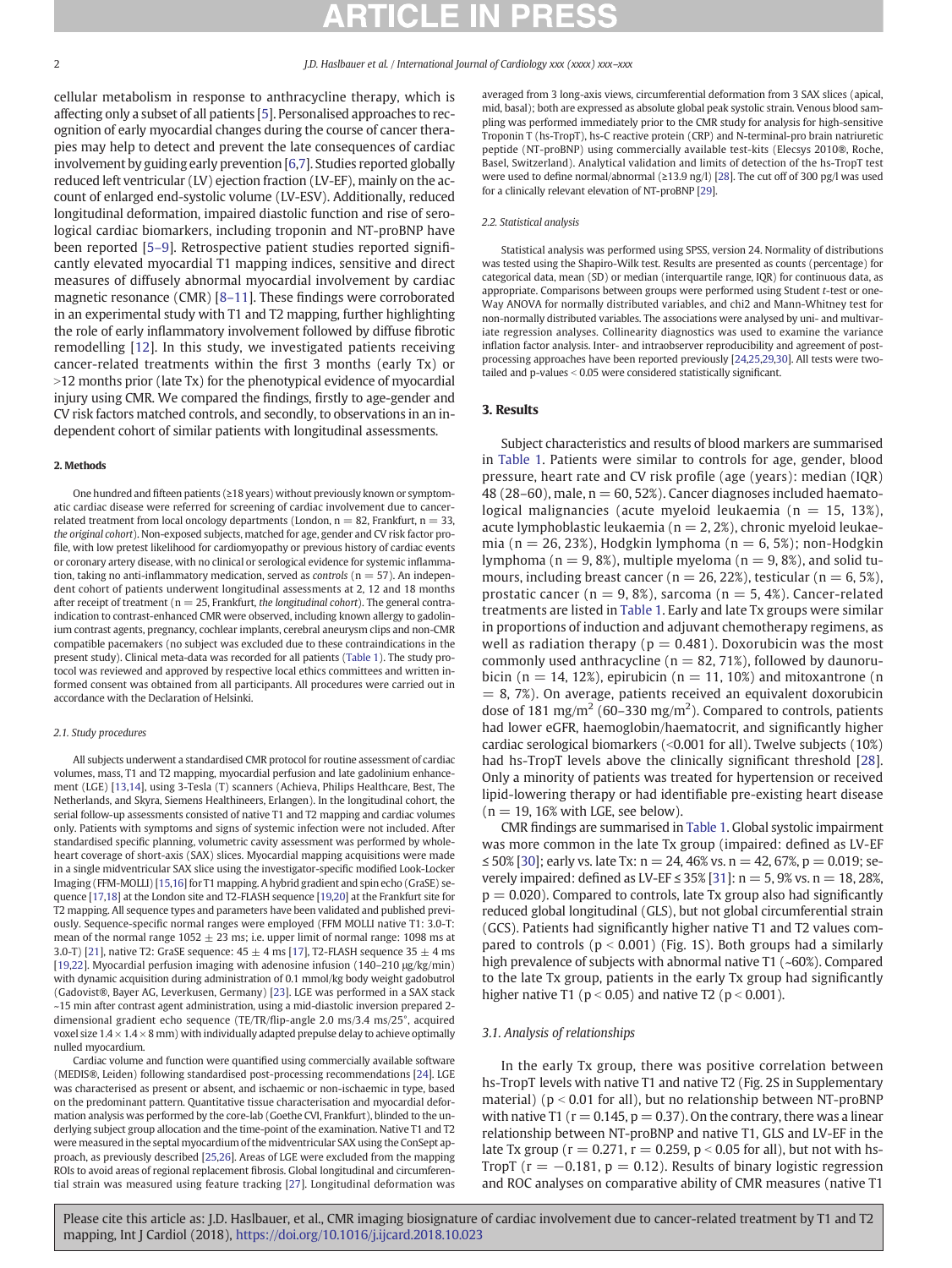### <span id="page-2-0"></span>Table 1

Subjects' characteristics and CMR measurements of function and structure and tissue characterisation. One-way ANOVA, t-test or Fisher exact test; all tests were two-tailed, p < 0.05 was considered significant. GLS – global longitudinal strain, GRS – global radial strain, GCS – global circumferential strain, LGE – late gadolinium enhancement, SD – standard deviations; abnormal native T1, T2 and GLS defined as 2 SD from the mean of the normal range.

| $54 \pm 17$<br>$59 + 22$<br>Age (years)<br>0.134<br>0.805<br>26(46)<br>55 (48)<br>Male $(n, %)$<br>BMI $(kg/m2)$<br>$25 \pm 6$<br>0.28<br>$26 \pm 5$<br>0.331<br>BP systolic (mm Hg)<br>$131 \pm 14$<br>$134 \pm 21$<br>$73 \pm 9$<br>$76 \pm 12$<br>0.097<br>BP diastolic (mm Hg)<br>$64 \pm 10$<br>$66 \pm 12$<br>Heart rate (bpm)<br>0.279<br>Smokers (n, %)<br>14(25)<br>24(21)<br>0.553<br>Hypertension (n, %)<br>11(20)<br>18 (16)<br>0.514<br>5(10)<br>8(7)<br>0.707<br>Diabetes $(n, %$ |
|-------------------------------------------------------------------------------------------------------------------------------------------------------------------------------------------------------------------------------------------------------------------------------------------------------------------------------------------------------------------------------------------------------------------------------------------------------------------------------------------------|
|                                                                                                                                                                                                                                                                                                                                                                                                                                                                                                 |
|                                                                                                                                                                                                                                                                                                                                                                                                                                                                                                 |
|                                                                                                                                                                                                                                                                                                                                                                                                                                                                                                 |
|                                                                                                                                                                                                                                                                                                                                                                                                                                                                                                 |
|                                                                                                                                                                                                                                                                                                                                                                                                                                                                                                 |
|                                                                                                                                                                                                                                                                                                                                                                                                                                                                                                 |
|                                                                                                                                                                                                                                                                                                                                                                                                                                                                                                 |
|                                                                                                                                                                                                                                                                                                                                                                                                                                                                                                 |
|                                                                                                                                                                                                                                                                                                                                                                                                                                                                                                 |
| 17(30)<br>27(23)<br>0.320<br>Hyperlipidaemia (n, %)                                                                                                                                                                                                                                                                                                                                                                                                                                             |
| $14.2 \pm 1.2$<br>$11.6 \pm 1.4$<br>< 0.001<br>Blood haemoglobin (g/dl)                                                                                                                                                                                                                                                                                                                                                                                                                         |
| $44 \pm 4$<br>< 0.001<br>Blood haematocrit (%)<br>$41 \pm 6$                                                                                                                                                                                                                                                                                                                                                                                                                                    |
| Estimated GFR $(mL/min/m2)$<br>$93 \pm 11$<br>$84 \pm 15$<br>< 0.001                                                                                                                                                                                                                                                                                                                                                                                                                            |
| < 0.001<br>hs-TropT, ng/l<br>$2.24(1.5-3.1)$<br>$6.9(4.2 - 8.6)$                                                                                                                                                                                                                                                                                                                                                                                                                                |
| Abnormal hs-TropT $(>13.9 \text{ ng/l}, n (\%)$<br>< 0.001<br>0(0)<br>12(10)                                                                                                                                                                                                                                                                                                                                                                                                                    |
| hs C-reactive protein, mg/l<br>$2.4 \pm 1.9$<br>$8.1 \pm 3.8$<br>< 0.001                                                                                                                                                                                                                                                                                                                                                                                                                        |
| < 0.001<br>$NT-proBNP$ ( $pg/l$ )<br>$77 + 44$<br>$243 \pm 174$                                                                                                                                                                                                                                                                                                                                                                                                                                 |
| $>300$ , n $(\%)$<br>< 0.001<br>(0)<br>31(27)                                                                                                                                                                                                                                                                                                                                                                                                                                                   |
| Anthracycline chemotherapy, n (%)<br>112 (97)                                                                                                                                                                                                                                                                                                                                                                                                                                                   |
| Induction, $n$ $(\%)$<br>60(53)                                                                                                                                                                                                                                                                                                                                                                                                                                                                 |
| Adjuvant, n (%)<br>52 (47)                                                                                                                                                                                                                                                                                                                                                                                                                                                                      |
| Additional therapies                                                                                                                                                                                                                                                                                                                                                                                                                                                                            |
| 23(20)                                                                                                                                                                                                                                                                                                                                                                                                                                                                                          |
| Anthraquinones, n (%)                                                                                                                                                                                                                                                                                                                                                                                                                                                                           |
| 30(26)<br>Trastuzumab, n (%)                                                                                                                                                                                                                                                                                                                                                                                                                                                                    |
| Taxanes, n (%)<br>41 (36)                                                                                                                                                                                                                                                                                                                                                                                                                                                                       |
| Radiation, n (%)<br>65 (56)                                                                                                                                                                                                                                                                                                                                                                                                                                                                     |
| Biological therapies <sup>a</sup> , $n$ (%)<br>30(26)                                                                                                                                                                                                                                                                                                                                                                                                                                           |
| Cardiac medication                                                                                                                                                                                                                                                                                                                                                                                                                                                                              |
| RAAS inhibitors, n (%)<br>11(20)<br>18 (16)<br>0.604                                                                                                                                                                                                                                                                                                                                                                                                                                            |
| Beta blockers, n (%)<br>9(16)<br>14(12)<br>0.468                                                                                                                                                                                                                                                                                                                                                                                                                                                |
| Platelet inhibition, n (%)<br>0.172<br>2(4)<br>11(10)                                                                                                                                                                                                                                                                                                                                                                                                                                           |
| Lipid-lowering therapy, n (%)<br>17(30)<br>0.320<br>27(23)                                                                                                                                                                                                                                                                                                                                                                                                                                      |
| Controls ( $n = 57$ )<br>Early Tx $(n = 52)$<br>Late Tx $(n = 63)$<br>Sig. (p-value)                                                                                                                                                                                                                                                                                                                                                                                                            |
| LV-EDV index, $mL/m2$<br>$76 \pm 12$<br>$82 \pm 28^{\rm a}$<br>$101 \pm 29^{\rm a}$<br>< 0.001                                                                                                                                                                                                                                                                                                                                                                                                  |
| LV-ESV index, $mL/m2$<br>$29 \pm 7$<br>$47 \pm 26^{\circ}$<br>$59 + 27$<br>< 0.001                                                                                                                                                                                                                                                                                                                                                                                                              |
| $55 \pm 11^{a}$<br>$60 \pm 7$<br>$48 \pm 12$<br>< 0.001<br>LV-EF $(\%)$                                                                                                                                                                                                                                                                                                                                                                                                                         |
| $58 \pm 14^{\rm a}$<br>LV mass index $(g/m^2)$<br>$52 \pm 13$<br>$49 \pm 12$<br>0.001                                                                                                                                                                                                                                                                                                                                                                                                           |
| $50 \pm 9^{\circ}$<br>$50 \pm 11^{a}$<br>$RV-EF$ (%)<br>$55 \pm 9$<br>0.008                                                                                                                                                                                                                                                                                                                                                                                                                     |
| LA area, $cm2$<br>$20 \pm 7^a$<br>$17 \pm 4$<br>$16 \pm 6$<br>0.001                                                                                                                                                                                                                                                                                                                                                                                                                             |
| $17 \pm 11^{a}$<br>GLS(%)<br>$24 \pm 5$<br>$21\pm8$<br>< 0.001                                                                                                                                                                                                                                                                                                                                                                                                                                  |
| GCS(%)<br>$29 \pm 4$<br>$27 \pm 8$<br>$27 \pm 5$<br>0.077                                                                                                                                                                                                                                                                                                                                                                                                                                       |
| 0(0)<br>9(18)<br>0.775<br>Myocardial LGE, n (%)<br>10(16)                                                                                                                                                                                                                                                                                                                                                                                                                                       |
| Ischaemic type, n (%)<br>4(8)<br>5(8)                                                                                                                                                                                                                                                                                                                                                                                                                                                           |
| Non-ischaemic, n (%)<br>5(10)<br>5(8)                                                                                                                                                                                                                                                                                                                                                                                                                                                           |
| LGE extent (%)<br>$5.7(2.5-8.9)$<br>$7.1(1.7-12.6)$<br>0.680                                                                                                                                                                                                                                                                                                                                                                                                                                    |
| 0.73<br>Myocardial ischaemia, n (%)<br>0(0)<br>2(3)<br>1(2)                                                                                                                                                                                                                                                                                                                                                                                                                                     |
| 0.627<br>Pericardial enhancement, n (%)<br>2(4)<br>3(6)<br>$\sqrt{2}$                                                                                                                                                                                                                                                                                                                                                                                                                           |
| Pericardial effusion, n (%)<br>15(29)<br>16(25)<br>0.630                                                                                                                                                                                                                                                                                                                                                                                                                                        |
| < 0.001<br>Native T1 (msec)<br>$1053 \pm 21$<br>$1137 \pm 61^a$<br>$1121 \pm 47^a$                                                                                                                                                                                                                                                                                                                                                                                                              |
| Abnormal native T1, n (%)<br>36(73)<br>0.822<br>3(4%)<br>52 (83)                                                                                                                                                                                                                                                                                                                                                                                                                                |
| $50 \pm 5^{\circ}$<br>$46 \pm 3^a$<br>Native T2 (msec, T2 GraSE, $n = 118$ )<br>$44 \pm 3$<br>0.004                                                                                                                                                                                                                                                                                                                                                                                             |
| $34 \pm 3$<br>$41 \pm 3^a$<br>$36 \pm 3^a$                                                                                                                                                                                                                                                                                                                                                                                                                                                      |
| Native T2 (msec, T2 Flash, $n = 54$ )<br>< 0.001<br>16(38)<br>0.004<br>Abnormal native T2, n (%)<br>0(0)<br>7(13)                                                                                                                                                                                                                                                                                                                                                                               |
| a - Diala siaal da amarina in alcula di imaggiu ila da aggiu ile migraturale nu di langi ile aggiu a                                                                                                                                                                                                                                                                                                                                                                                            |

<sup>a</sup> Biological therapies included imatinib, dasatinib, rituximab and lenalidomide.

and T2, LV-EF, LV-ESV, GLS, LGE and hs-TropT and NT-proBNP) to detect cardiac involvement in patients exposed to cancer-related treatment are presented in [Table 2,](#page-3-0) [Figs. 1](#page-4-0) and 3S (in Supplementary material). Univariate and multivariate analyses (stepwise, forward likelihood ration, with adjustment for patients' demographics, CV risk factors and the equivalent doxorubicin dose) revealed native T1 to be the strongest independent discriminator of myocardial involvement in all patients as well as in the separate groups. Native T2 acted as the second most effective discriminator in the early Tx group, indicating that the presence of myocardial oedema is driving the change in native T1 [\[26](#page-6-0)[,32](#page-7-0)]. In contrast, the late Tx group displayed a correlation between native T1 and GLS, but not native T2, indicating diffuse interstitial fibrotic remodelling [\[26](#page-6-0)[,33\]](#page-7-0).

We simulated the scenarios of clinical decision making by using binary variables based on established definitions of cardiac abnormalities (e.g. LGE present/absent; LV-EF ≤ 50%, GLS ≤ 17%, hs-TropT (13.9 ng/l) and NTproBNP (≥300 pg/l), as well as native T1 and T2 (normal/ abnormal) on the predefined cut-offs of 2SD above the mean of normal range (see [Methods](#page-1-0)). Native T1 (≥2SD) was the strongest discriminator between controls and all patients with exposure to cancer-related therapy, as well as the two subgroups, followed by native T2 (≥2SD) in the early Tx group, and  $GLS \le 17\%$  in the late Tx group.

### 3.2. Imaging biosignature of cardiotoxicity

Based on these, we developed phenotypical signatures for early and late cardiac involvement after cancer-related treatment (early involvement: native T1 ≥ 2SD and native T2 ≥ 2SD; late involvement: native T1 > 2SD and normal T2 and/or GLS  $\leq$  17%). With this algorithm, cardiac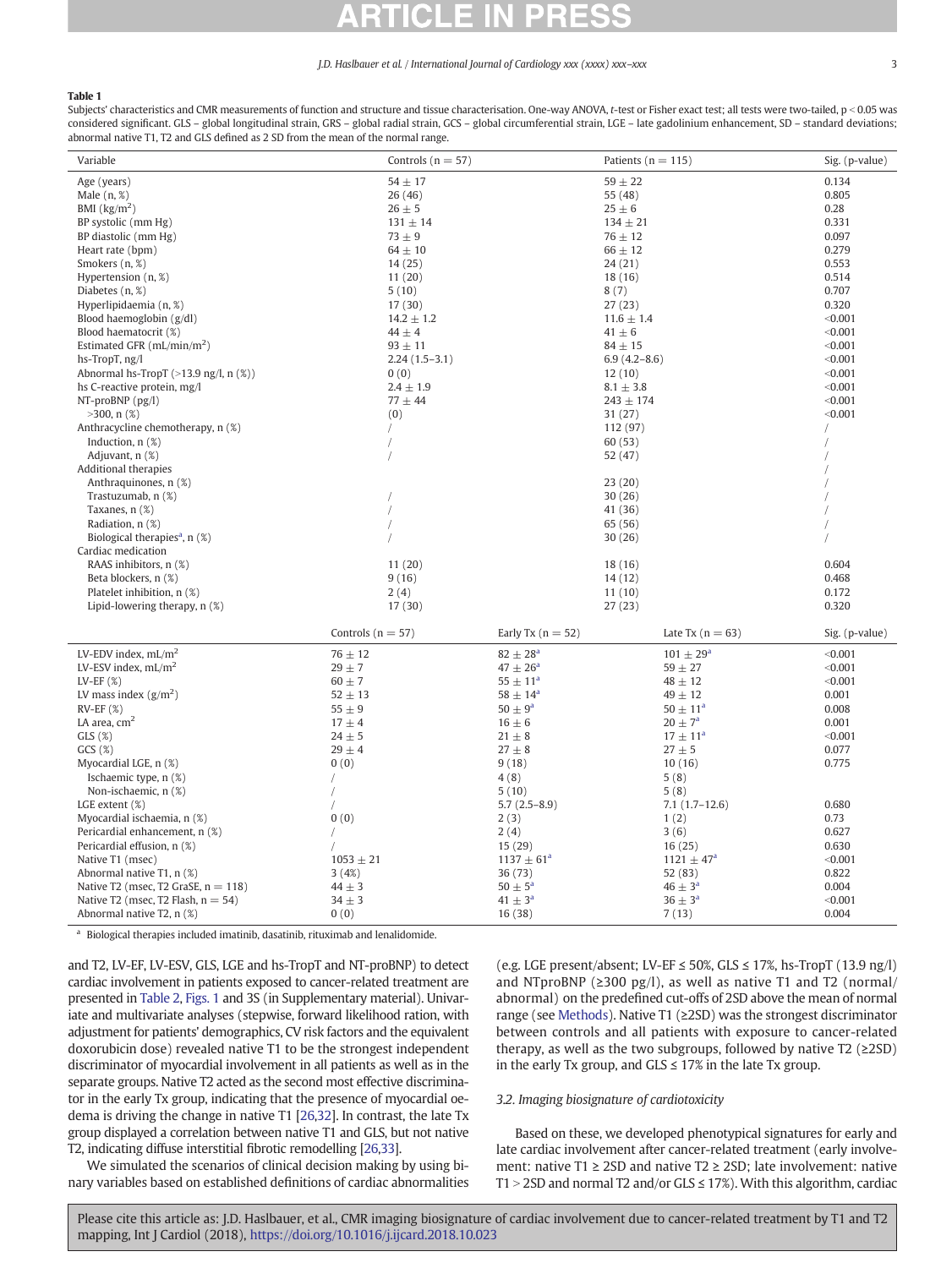## <span id="page-3-0"></span>Table 2

Results of binary logistic regression and ROC curve analyses, using separate models with continuous and binary variables. AUC – area under the curve; CI – confidence interval, LH – likelihood ration, HR – hazard ratio.

| Univariate analyses controls vs. all patients |                     |                     |                     | Sig. (p-value) |                     | Binary variables                    |                  | AUC (95%CI)         |  | Sig. (p-value) |  |
|-----------------------------------------------|---------------------|---------------------|---------------------|----------------|---------------------|-------------------------------------|------------------|---------------------|--|----------------|--|
| Continuous variables                          | AUC (95%CI)         | HR (95%CI)          |                     |                |                     |                                     |                  |                     |  |                |  |
| LV-EF $(\%)$                                  | $0.78(0.67-0.78)$   | $0.89(0.80 - 0.95)$ |                     | < 0.001        |                     | LV-EF $\leq$ 50%                    |                  | $0.76(0.68 - 0.84)$ |  | < 0.001        |  |
| GLS(%)                                        | $0.84(0.68 - 0.87)$ | $0.84(0.78 - 0.89)$ |                     | < 0.001        |                     | $GIS \leq 17\%$                     |                  | $0.80(0.74 - 0.86)$ |  | < 0.001        |  |
| Native T1 (10 ms)                             | $0.94(0.87-0.95)$   | $1.7(1.5-1.1)$      |                     | < 0.001        |                     | Native T1 $(22SD)$                  |                  | $0.90(0.85 - 0.93)$ |  | < 0.001        |  |
| Native T2 (AU)                                | $0.72(0.71 - 0.86)$ | $1.5(1.2-1.8)$      |                     | < 0.001        |                     | Native $T2$ ( $\geq$ 2SD)           |                  | $0.62(0.52 - 0.72)$ |  | 0.026          |  |
| LV mass (index, $g/m^2$ )                     | $0.53(0.59-0.73)$   | $1.2(1.07-1.2)$     |                     | < 0.001        |                     | LGE (present)                       |                  | $0.50(0.36 - 0.59)$ |  | 0.960          |  |
| $hs-TropT$ ( $ng/l$ )                         | $0.86(0.80-0.93)$   | $1.7(1.4-2.1)$      |                     | 0.001          |                     | hs-TropT $(\geq 13.9 \text{ ng/l})$ |                  | $0.54(0.44 - 0.64)$ |  | 0.414          |  |
| NT-proBNP $(10 \text{ pg/l})$                 | $0.83(0.76-0.89)$   | $1.2(1.1-1.3)$      |                     | 0.003          |                     | NT-proBNP $(2300 \text{ pg/l})$     |                  | $0.63(0.54-0.72)$   |  | 0.011          |  |
| Multivariate analyses                         | HR (95%CI)          | Sig. (p-value)      | Sensitivity (95%CI) |                | Specificity (95%CI) |                                     | Accuracy (95%CI) | <b>NPV</b>          |  | <b>PPV</b>     |  |

Native T1 (10 msec) 1.7 (1.5–1.1) <0.001 92 (87–95) 80 (67–88) 89 (82–94) 76 (64–86) 92 (88–96) Adjusted for (p-value): GLS (0.001), LV-EF (0.028), native T2 (0.87), LV-ESV (index) (0.11), LV mass (index) (0.73), LGE (cat) (0.11), DoxEq (0.09), age (0.38), hypertension (0.35), diabetes, (0.73) hyperlipidemia (0.52), hs-CRP (0.31), hs-TropT (0.12), NT-proBNP (0.22)

Univariate analyses: controls vs. early Tx group

| Continuous variables           | AUC (95%CI)         | HR (95%CI)     |                     | Sig. (p-value) | Binary variables    |                                     | AUC (95%CI)         | Sig. (p-value) |  |
|--------------------------------|---------------------|----------------|---------------------|----------------|---------------------|-------------------------------------|---------------------|----------------|--|
| $LV-EF(%)$                     | $0.75(0.65 - 0.85)$ |                | $0.91(0.84 - 0.99)$ | 0.001          | LV-EF $\leq$ 50%    |                                     | $0.71(0.59 - 0.82)$ | 0.001          |  |
| GLS(%)                         | $0.77(0.66 - 0.87)$ | $1.8(1.4-2.5)$ |                     | 0.001          | $GI.S \leq 17\%$    |                                     | $0.73(0.61 - 0.78)$ | < 0.001        |  |
| Native T1 (10 msec)            | $0.91(0.82 - 0.97)$ | $1.6(1.3-1.8)$ |                     | < 0.001        |                     | Native T1 $(22SD)$                  | $0.87(0.78 - 0.95)$ | < 0.001        |  |
| Native T <sub>2</sub> (AU)     | $0.85(0.76-0.93)$   | $1.9(1.5-2.5)$ |                     | < 0.001        |                     | Native $T2$ ( $\geq$ 2SD)           | $0.81(0.77-0.85)$   | < 0.001        |  |
| LV-mass (index) $(g/m^2)$      | $0.50(0.37-0.64)$   |                | 1.01 (0.99-1.02)    | 0.484          | LGE (present)       |                                     | $0.53(0.41 - 0.66)$ | 0.58           |  |
| hs-TropT $(ng/l)$              | $0.83(0.74-0.91)$   | $1.4(1.2-1.7)$ |                     | 0.001          |                     | hs-TropT $(\geq 13.9 \text{ ng/l})$ | $0.61(0.50-0.73)$   | 0.066          |  |
| NT-proBNP $(10 \text{ pg/l})$  | $0.81(0.71 - 0.89)$ | $1.2(1.1-1.3)$ |                     | 0.001          |                     | NT-proBNP $(\geq 300 \text{ pg/l})$ | $0.58(0.46 - 0.70)$ | 0.119          |  |
| Multivariate analyses          | HR (95%CI)          | Sig. (p-value) | Sensitivity (95%CI) |                | Specificity (95%CI) | Accuracy (95%CI)                    | <b>NPV</b>          | <b>PPV</b>     |  |
| Model 1<br>Native T1 (10 msec) | $1.6(1.3-1.1)$      | < 0.001        | 78 (71-91)          |                | 86 (78-90)          | $88(81-91)$                         | 78 (69-88)          | 85 (79-90)     |  |

Adjusted for (p-value): GLS (0.04), LV-EF (0.29), native T2 (0.01), LV-ESV (index) (0.96), LV mass (index) (0.27), LGE (cat) (0.33), DoxEq (0.02), age (0.44), hypertension (0.41), diabetes, (0.79) hyperlipidemia (0.72), hs-CRP (0.42), hs-TropT (0.08), NT-proBNP (0.12)

Model 2

Native T1 (10 msec) 1.7 (1.4–1.11)  $\leq 0.001$  98 (89–99) 94 (85–96) 96 (89–96) 97 (89–99) 93 (85–95)<br>Native T2 (AU) 1.5 (1.1–2.5) 0.001 Native T2 (AU)

Adjusted for (p-value): GLS (0.06), LV-EF (0.34), LV-ESV (index) (0.46), LV mass (index) (0.42), LGE (cat) (0.58), DoxEq (0.04), age (0.64), hypertension (0.63), diabetes, (0.91) hyperlipidemia (0.77), hs-CRP (0.63), hs-TropT (0.08), NT-proBNP (0.12)

Univariate analyses: controls vs. late Tx group

| Continuous variables                                                                                                                                                              | AUC (95%CI)         | HR (95%CI)          |                     | Sig. (p-value) |                     | Binary variables                    |                  |  | AUC (95%CI)         | Sig. (p-value) |
|-----------------------------------------------------------------------------------------------------------------------------------------------------------------------------------|---------------------|---------------------|---------------------|----------------|---------------------|-------------------------------------|------------------|--|---------------------|----------------|
| LV-EF $(\%)$                                                                                                                                                                      | $0.80(0.73 - 0.88)$ | $0.84(0.76 - 0.87)$ |                     | 0.001          |                     | LV-EF $\leq$ 50%                    |                  |  | $0.80(0.73 - 0.88)$ | < 0.001        |
| GLS(%)                                                                                                                                                                            | $0.88(0.83 - 0.94)$ | $0.71(0.62 - 0.79)$ |                     | < 0.001        |                     | $GLS \leq 17\%$                     |                  |  | $0.85(0.78 - 0.92)$ | < 0.001        |
| Native T1 (msec)                                                                                                                                                                  | $0.96(0.93 - 0.99)$ | $2.1(1.6-2.4)$      |                     | < 0.001        |                     | Native T1 (abnormal)                |                  |  | $0.91(0.86 - 0.97)$ | < 0.001        |
| Native T <sub>2</sub> (AU)                                                                                                                                                        | $0.65(0.55 - 0.75)$ | $1.3(1.1-1.6)$      |                     | 0.008          |                     | Native T2 (abnormal)                |                  |  | $0.57(0.46 - 0.68)$ | 0.052          |
| LV-mass (index) $(g/m^2)$                                                                                                                                                         | $0.56(0.46 - 0.67)$ | $1.02(1.0-1.04)$    |                     | 0.056          |                     | LGE (present)                       |                  |  | $0.49(0.38 - 0.60)$ | 0.870          |
| $hs-TropT$ ( $ng/l$ )                                                                                                                                                             | $0.88(0.77-0.92)$   | $1.9(1.5-2.4)$      |                     | 0.001          |                     | hs-TropT $(\geq 13.9 \text{ ng/l})$ |                  |  | $0.50(0.29 - 0.61)$ | 0.991          |
| NT-proBNP $(10 \text{ pg/l})$                                                                                                                                                     | $0.85(0.78 - 0.92)$ | $1.2(1.1-1.3)$      |                     | 0.001          |                     | NT-proBNP $(2300 \text{ pg/l})$     |                  |  | $0.65(0.56 - 0.75)$ | 0.004          |
| Multivariate analyses                                                                                                                                                             | HR (95%CI)          | Sig. (p-value)      | Sensitivity (95%CI) |                | Specificity (95%CI) |                                     | Accuracy (95%CI) |  | <b>NPV</b>          | <b>PPV</b>     |
|                                                                                                                                                                                   |                     |                     |                     |                |                     |                                     |                  |  |                     |                |
| Model 1                                                                                                                                                                           |                     |                     |                     |                |                     |                                     |                  |  |                     |                |
| Native T1 (10 msec)                                                                                                                                                               | $1.1(1.1-1.2)$      | < 0.001             | 89 (83–94)          |                | 84 (73–91)          |                                     | 89 (80–93)       |  | 82 (73–89)          | $91(85-96)$    |
| Adjusted for (p-value): GLS (0.001), LV-EF (0.042), native T2 (0.87), LV-ESV (index) (0.02), LV mass (index) (0.59), LGE (cat) (0.12), DoxEq (0.21), age (0.41), hypertension     |                     |                     |                     |                |                     |                                     |                  |  |                     |                |
| $(0.25)$ , diabetes, $(0.51)$ hyperlipidemia $(0.48)$ , hs-CRP $(0.53)$ , hs-TropT $(0.17)$ , NT-proBNP $(0.52)$                                                                  |                     |                     |                     |                |                     |                                     |                  |  |                     |                |
| Model 2                                                                                                                                                                           |                     |                     |                     |                |                     |                                     |                  |  |                     |                |
| Native T1 (10 msec)                                                                                                                                                               | $1.1(1.6-1.2)$      | < 0.001             | $93(87-96)$         |                | 89 (78-95)          |                                     | $92(84-96)$      |  | 89 (79-95)          | 93 (88-97)     |
| GLS(%)                                                                                                                                                                            | $0.77(0.67 - 0.87)$ | 0.003               |                     |                |                     |                                     |                  |  |                     |                |
| Adjusted for (p-value): LV-EF (0.29), native T2 (0.52), LV-ESV (index) (0.14), LV mass (index) (0.29), LGE (cat) (0.09), DoxEq (0.39), age (0.21), hypertension (0.25), diabetes, |                     |                     |                     |                |                     |                                     |                  |  |                     |                |
| $(0.42)$ hyperlipidemia $(0.34)$ , hs-CRP $(0.77)$ , hs-TropT $(0.39)$ , NT-proBNP $(0.64)$                                                                                       |                     |                     |                     |                |                     |                                     |                  |  |                     |                |
|                                                                                                                                                                                   |                     |                     |                     |                |                     |                                     |                  |  |                     |                |

abnormalities were found in 88 (76%) of all exposed patients (in contrast to 3 (4%) of controls), resulting in a detection rate (by way of diagnostic accuracy) of 84% (Chi<sup>2</sup> 74,  $p < 0.01$ ). In comparison, abnormalities based on GLS (≤17%), LV-EF (≤50%), hs-TropT [[28](#page-6-0)] and NT-proBNP were found in 71%, 66%, 61% and 48% respectively. Prospective testing of this algorithm in an independent cohort of subjects undergoing cancer-related treatment, fulfilling identical inclusion criteria for age, gender and CV risk profile ( $n = 25$ ) with longitudinal assessments (2, 12 and 18 months) achieved similar results and corroborated

the temporal evolution of imaging findings in a longitudinal observation [\(Fig. 2\)](#page-5-0). In the longitudinal group, native T1 levels at 2 months were inversely associated with LV-EF at 18 months (LV-EF18,  $r = -401$ ,  $p =$ 0.042) and delta LV-EF (2–18 months,  $r = 0.52$ ,  $p = 0.001$ ). Linear regression analyses (stepwise, including the measures at 2 months: native T1 and T2, hs-tropT and  $NT =$  proBNP) revealed predictive association between native T1 at 2 months and LV-EF at 18 months (per 10 ms change B - 0.75 ( $-0.2-0.03$ ) and delta LV-EF (2–18 months) (HR per  $10$  ms  $-0.75$  ( $-0.2-0.03$ ).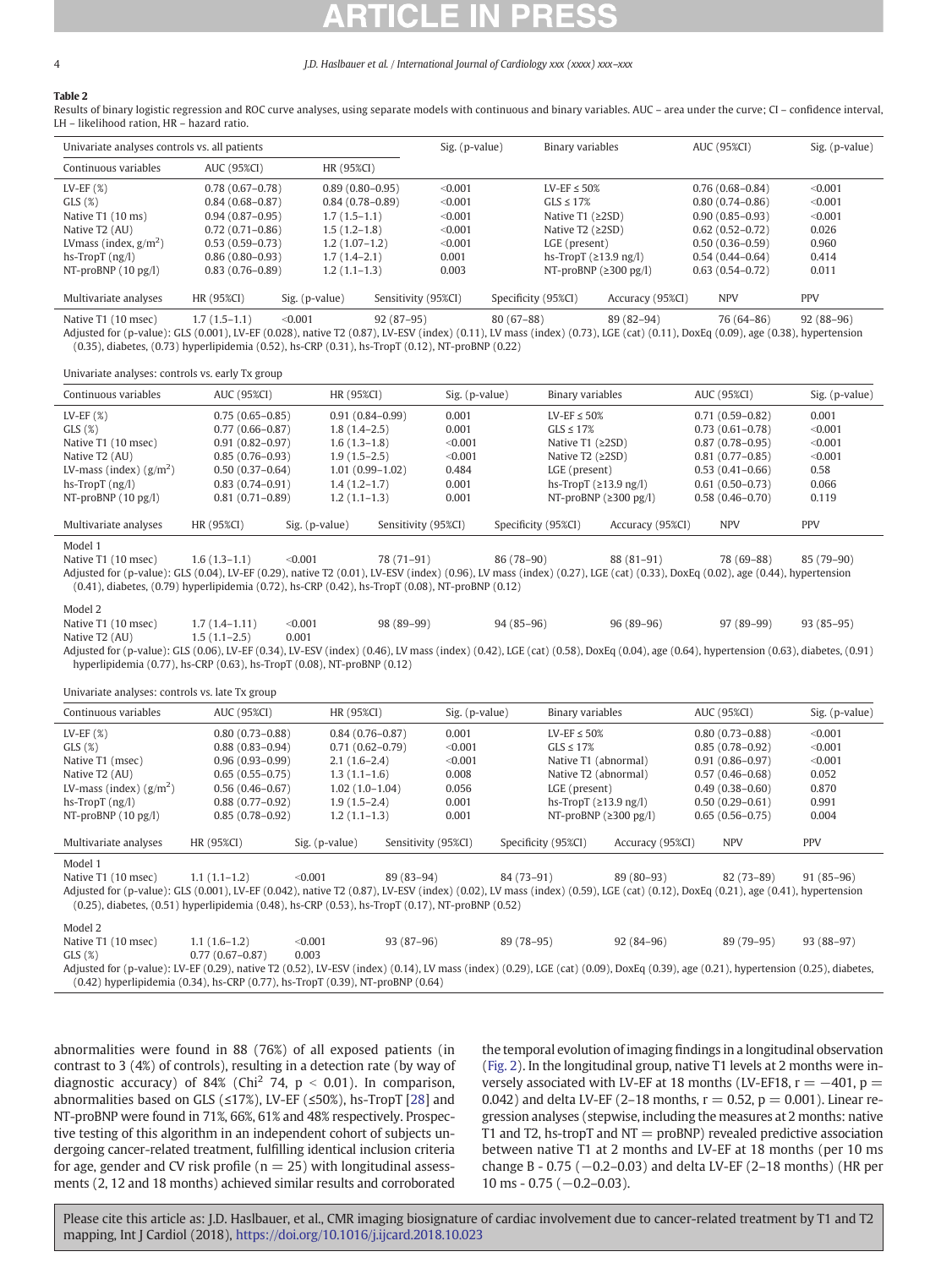J.D. Haslbauer et al. / International Journal of Cardiology xxx (xxxx) xxx–xxx 5

<span id="page-4-0"></span>

Fig. 1. ROC curve analysis of native T1, T2, GLS, LV-EF and LVmass (index) comparing Controls with All (A), Early Tx (B) and Late Tx (C) Cohorts. Native T1 showed the highest diagnostic accuracy to detect cardiac involvement between controls and all patients (panel A). In the analysis between controls and early Tx, similar results are observed with native T1 and T2 showing the highest values in sensitivity (panel B). However, in the late Tx group, T2 sensitivity is less prominent, consistent with the pathophysiological findings that myocardial oedema subsides at a later stage post treatment. Native T1 holds the highest diagnostic accuracy in this cohort (panel C). GLS = global longitudinal strain, LV-EF = left ventricular ejection fraction, LV mass (index)  $=$  left ventricular mass index.

### 4. Discussion

We demonstrate that native T1 and T2 mapping are valuable tools to characterise the pathophysiological myocardial changes in patients receiving cancer-related treatment. Firstly, compared to the nonexposed controls, native T1 was raised in a large majority of patients, irrespective of their group allocation. In patients with recent exposure, the rise in native T1 was stronger and accompanied by increased native T2, indicating myocardial oedema and inflammation [\(Fig. 2](#page-5-0)). In patients with past treatment, increased native T1 was paralleled by reduction in GLS and a rise in NT-proBNP, concordant with myocardial impairment with interstitial fibrosis [[26,](#page-6-0)[34\]](#page-7-0). Based on these results, we derived a biosignature of early and late cardiac involvement, based on native T1 and T2, and native T1 and GLS respectively, with high concordance of findings in an independent cohort of similar patients with longitudinal assessments. Head-to-head comparisons with established markers of cardiac injury and impairment, including serological markers, lent further support in validating the signals of non-invasive imaging measures in the context of exposure to cancer-related treatment.

The results of our study corroborate a number of previous reports on cancer-treatment and cardiac involvement, including the high rate of (mild-moderate) global systolic impairment, increase in T1 mapping indices and serological markers of myocardial injury. We expand the previous insights by employing T1 and T2 mapping, novel imaging methods to measure diffuse myocardial inflammation and fibrosis supported by a vast body of evidence, including in cancer survivors (summarised in [\[34,35](#page-7-0)]). Our findings are new and important, as they highlight the distinct phenotypical imaging signatures due to cancerrelated treatment, which are differential in patients with recent and past exposure. Inflammatory myocardial injury is the hallmark of the early cardiac involvement, evidenced by raised native T1 and T2 [\[32,36](#page-7-0)]. On the contrary, the past exposure is characterised by diffuse myocardial interstitial fibrosis (abnormal native T1, but not T2) [[26\]](#page-6-0) and remodelling (reduced GLS and increased LV-ESV). Both signatures are further corroborated by the parallel rise in hs-TropT and NTproBNP, serological markers of myocardial injury and LV stretch due to cardiac decompensation respectively. Thus, a non-invasive imaging signature with a direct relationship to the underlying pathophysiology may have an ability to detect and monitor the presence and severity of disease. Native T1 is sensitive to the presence of abnormal myocardium and reacts to both pathophysiological substrates, myocardial fibrosis and oedema [[26,](#page-6-0)[32](#page-7-0),[37](#page-7-0)]. On the other hand, T2 mapping is water-specific, marking pathological states of myocardial oedema and inflammation [\[36,38\]](#page-7-0). Thus, the combination of these two imaging markers may help to inform on the pathophysiological drivers of myocardial tissue signal change, as either predominantly early inflammatory injury (raised native T1 and T2) or late interstitial fibrotic remodelling (raised native T1 and normal native T2). Structural and functional LV remodelling is more pronounced in the advanced late Tx group [39–[41](#page-7-0)]; in earlier stages, small changes in remodelling measures are potentially difficult to discern [[1,30](#page-6-0)], as they are preload-dependent and masked through a commonly encountered depletion of intravascular volume. Consequently, serological markers such as troponin and NT-proBNP is often utilised to help clarifying the presence of cardiac injury [[40](#page-7-0),[42\]](#page-7-0). We provide an insight into the dynamics of serological biomarkers alongside the phenotypical characterisation of cardiac involvement. Compared to non-exposed controls, both markers are significantly elevated in response to cancer treatment, acting as predictive univariate discriminators of treatment exposure. Yet, their biochemical levels rarely reach beyond the clinically define thresholds of 13.9 ng/l for hs-TropT and 300 pg/l for NT-proBNP [[28](#page-6-0),[29\]](#page-6-0) of a 'positive' test. As such, their discriminatory performance is poor when clinical thresholds are applied. Historically, the thresholds were determined with the intent of supporting emergency room scenarios of either coronary artery occlusion or acute congestive HF [\[29](#page-6-0)–31]. In contrast, myocardial injury due to cancer-related treatment is mild, yet sustained, as evidenced by the persistently elevated troponin levels in a subclinical range [\[40,42\]](#page-7-0). Whereas there may be a scope for adjusting the biomarker thresholds and limits of detection to the context of cardiotoxic injury, further studies are required to establish such sensitivity/specificity ranges [[30\]](#page-6-0). There is a noticeable wide spread of native T1 and T2 values and troponin levels in the early stage (Fig. 5), communicating heterogeneity of responses to injury. These are potentially reflecting the individual differences in susceptibility [\[5](#page-6-0)] or intensity of inflammatory/reparatory responses, as well as the variety of pathophysiological effects of different drug modalities [\[43](#page-7-0)], further explaining the difficulty of capturing the relevant signals unless sufficiently sensitive diagnostic methods, such as T1 and T2 mapping, are used [\[44](#page-7-0)]. The overall paucity of LGE reiterates the diffuse and global nature of the myocardial injury due to cancer-related treatment, with overall low prevalence of ischaemictype scarring [[24\]](#page-6-0). Still, scar imaging using LGE and ischaemia-testing by myocardial perfusion provide valuable clinical information on preexisting cardiac conditions, which are known to importantly predispose to a worse outcome [\[1\]](#page-6-0), perhaps better utilised ahead of cancer-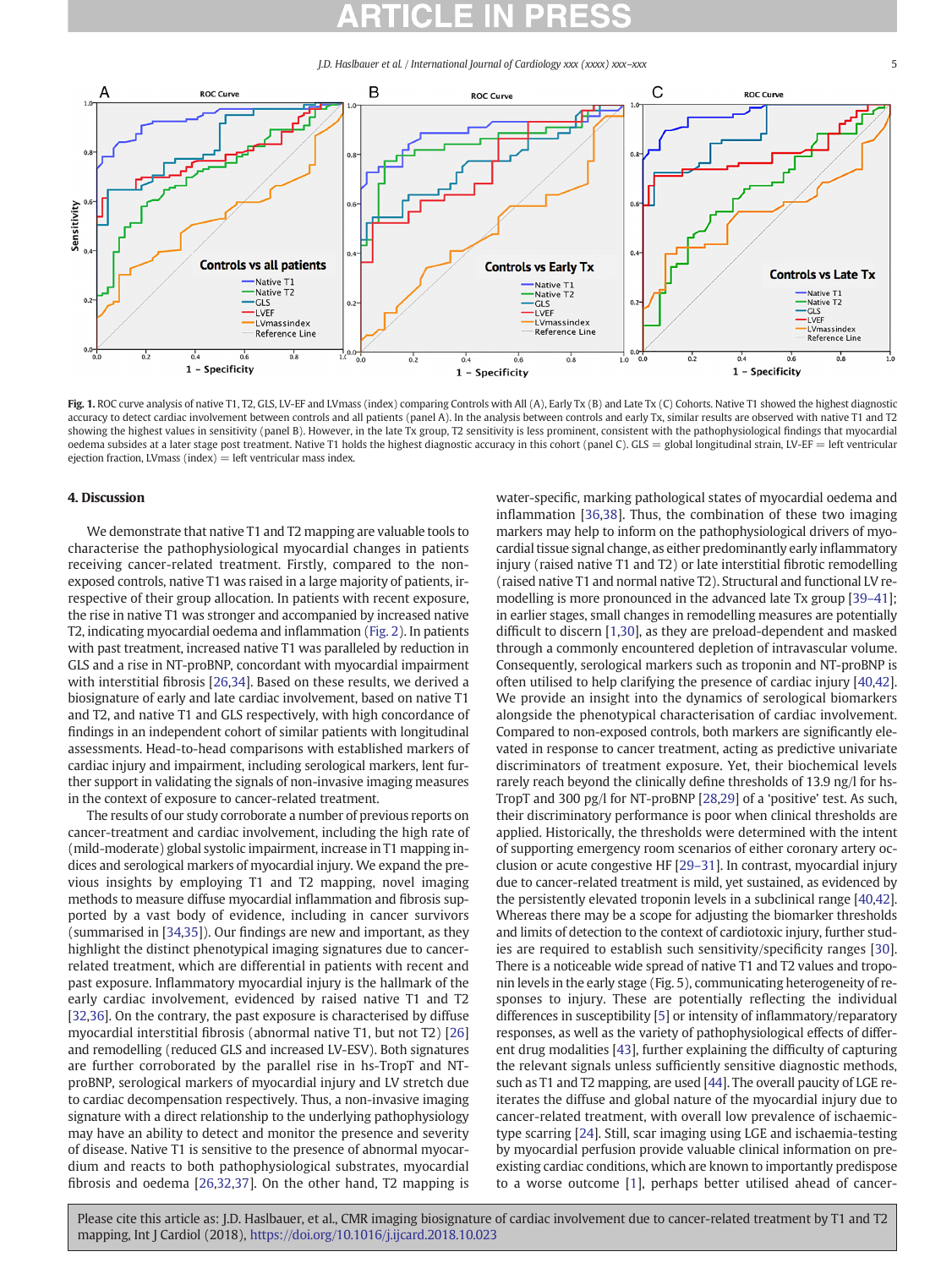<span id="page-5-0"></span>

Fig. 2. Temporal evolution of measurements longitudinal cohort ( $n = 25$ ) and comparison with the original cohort ( $n = 115$ ). Native T1 values display in early months after receiving cancer-related therapies, dropping to lower values approximately 3 months post-therapy in both longitudinal and original cohorts. They then steadily increase 12–24 months after treatment, further confirming the involvement of fibrotic remodelling. In contrast, high native T2 values are observed in early stages post treatment (1 month), only to decrease steadily over time in both cohorts. The dynamics of T2 values are mirrored by hs-Trop T, while the serological changes NT-proBNP over time develop in synergy with T1 values.

treatment, facilitating the initiation of cardiac prevention or intervention. Because of the essentially myocardial effects of cancer-related treatment, the comprehensive screening for pre-existing disease, including assessment of baseline native T1 and T2 values and GLS, which is over and above the focus of anatomical CAD by the coronary angiography is essential [[30](#page-6-0)[,45](#page-7-0)]. Although ischaemic heart disease featured sparingly in our cohort, myocardial stress testing is a sufficiently low-risk add-on, to be offered systematically in most patients prior to cancer-therapy. We see this as an efficient way to reducing the burden of radiation and over-investigation, as well as exposure to kidneydamaging contrast agents in a patient population that is likely to receive many radiation-heavy diagnostic tests, adding to their cumulative exposure dose. Based on our findings, we propose a systematic approach of a comprehensive baseline CMR examination prior to the start of cancer treatment, followed by longitudinal assessments with T1 and T2 mapping (Fig. 5S in Supplementary material). Modern short imaging protocols allow for diagnostically reliable and clinically meaningful information, and may support identification of patients with susceptible myocardium [[13\]](#page-6-0). Further studies are required to determine whether patients would benefit from cardio-protective treatment measures, as well as the intervention guided by T1 and T2 mapping would also improve the overall outcome.

A few limitations apply. In this study, the proof-of concept findings of a larger cohort of consecutive patients were validated in a smaller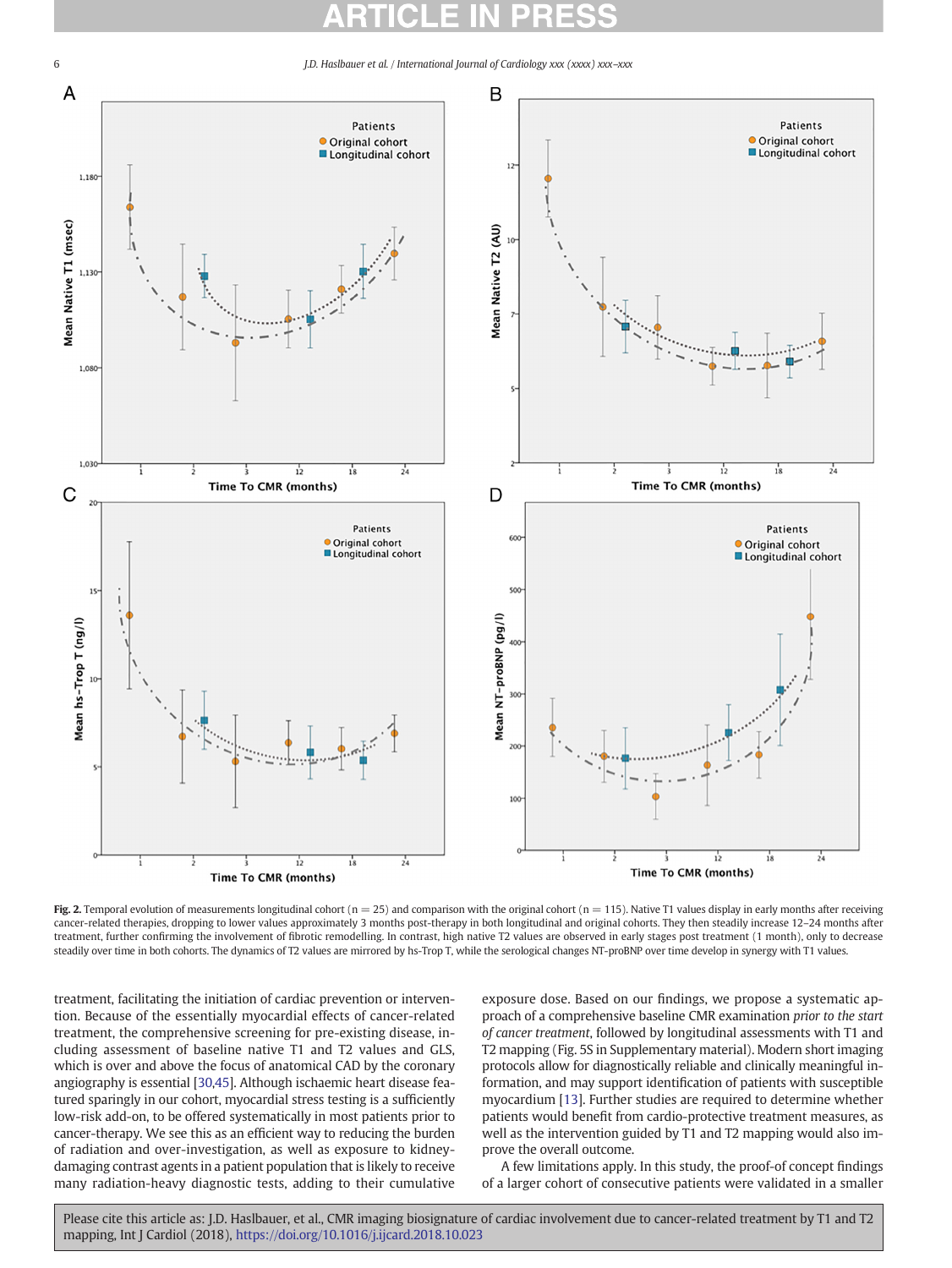<span id="page-6-0"></span>independent group with longitudinal assessments. We believe that comparison of two cohorts provides important insights into the temporal evolution of cardiac injury due to cancer-related treatment. Validation in larger independent patient collectives would further strengthen our findings. The high sensitivity of T1 mapping to detect myocardial abnormality in the present study is partially explained by the choice of a T2-sensitive MOLLI sequence [26], as well as our postprocessing approach [25], allowing for a comparatively higher effect size in detection of abnormal myocardium [\[34](#page-7-0)]. Sequence parameters and validation have been previously published in several multicentre based-publications, confirming their reproducibility and transferability beyond an expert centre [15,21[,45](#page-7-0)].

### 5. Conclusions

Native T1 and T2 mapping can be valuable in detecting and monitoring of cardiac involvement with cancer-related treatment, providing distinct biosignatures of early inflammatory involvement (raised native T1 and T2) and interstitial fibrosis and remodelling (raised native T1 but not T2), respectively. Our findings may provide an algorithm allowing to identify susceptible myocardium to potentially guide cardio-protective treatment measures, supporting personalised medicine.

### Acknowledgements

We would like to acknowledge the support of cardiac radiographers, local cardiology departments at participating centres, and Philips and Siemens clinical scientists.

### Disclosures of conflicts of interest

None.

### Funding

Department of Health via the National Institute for Health Research (NIHR) comprehensive Biomedical Research Centre (BRC) award to Guy's & St Thomas' NHS Foundation Trust, King's College London and King's College Hospital NHS Foundation Trust. German Ministry of Education and Research via the German Centre for Cardiovascular Research (DZHK) to VP, AZ, EN.

### Appendix A. Supplementary data

Supplementary data to this article can be found online at [https://doi.](https://doi.org/10.1016/j.ijcard.2018.10.023) [org/10.1016/j.ijcard.2018.10.023](https://doi.org/10.1016/j.ijcard.2018.10.023).

### References

- [1] J.L. Zamorano, P. Lancellotti, D. Rodriguez Muñoz, et al., 2016 ESC Position Paper on cancer treatments and cardiovascular toxicity developed under the auspices of the ESC Committee for Practice Guidelines, Eur. Heart J. 37 (36) (2016) 2768–2801, <https://doi.org/10.1093/eurheartj/ehw211>.
- [2] D.B. Sawyer, X. Peng, B. Chen, L. Pentassuglia, C.C. Lim, Mechanisms of anthracycline cardiac injury: can we identify strategies for cardioprotection? Prog. Cardiovasc. Dis. 53 (2) (2010) 105–113, <https://doi.org/10.1016/j.pcad.2010.06.007>.
- [3] J.V. McGowan, R. Chung, A. Maulik, I. Piotrowska, J.M. Walker, D.M. Yellon, Anthracycline chemotherapy and cardiotoxicity, Cardiovasc. Drugs Ther. 31 (1) (2017) 63–75, <https://doi.org/10.1007/s10557-016-6711-0>.
- [4] D. Jain, R.R. Russell, R.G. Schwartz, G.S. Panjrath, W. Aronow, Cardiac complications of Cancer therapy: pathophysiology, identification, prevention, treatment, and future directions, Curr. Cardiol. Rep. 19 (5) (2017) 36, [https://doi.org/10.1007/](https://doi.org/10.1007/s11886-017-0846-x) [s11886-017-0846-x](https://doi.org/10.1007/s11886-017-0846-x).
- [5] P.W. Burridge, Y.F. Li, E. Matsa, et al., Human induced pluripotent stem cell-derived cardiomyocytes recapitulate the predilection of breast cancer patients to doxorubicin-induced cardiotoxicity, Nat. Med. 22 (5) (2016) 547–556, [https://doi.](https://doi.org/10.1038/nm.4087) [org/10.1038/nm.4087.](https://doi.org/10.1038/nm.4087)
- [6] G. Gulati, S.L. Heck, A.H. Ree, et al., Prevention of cardiac dysfunction during adjuvant breast cancer therapy (PRADA): a  $2 \times 2$  factorial, randomized, placebocontrolled, double-blind clinical trial of candesartan and metoprolol, Eur. Heart J. 37 (21) (2016) 1671–1680, [https://doi.org/10.1093/eurheartj/ehw022.](https://doi.org/10.1093/eurheartj/ehw022)
- [7] D. Cardinale, A. Colombo, G. Bacchiani, et al., Early detection of anthracycline cardiotoxicity and improvement with heart failure therapy, Circulation 131 (22) (2015) 1981–1988, <https://doi.org/10.1161/CIRCULATIONAHA.114.013777>.
- [8] J.H. Jordan, S. Vasu, T.M. Morgan, et al., Anthracycline-associated T1 mapping characteristics are elevated independent of the presence of cardiovascular comorbidities in cancer survivors, Circ. Cardiovasc. Imaging 9 (8) (2016), e004325. [https://doi.org/](https://doi.org/10.1161/CIRCIMAGING.115.004325) [10.1161/CIRCIMAGING.115.004325](https://doi.org/10.1161/CIRCIMAGING.115.004325).
- [9] T.G. Neilan, O.R. Coelho-Filho, R.V. Shah, et al., Myocardial extracellular volume by cardiac magnetic resonance imaging in patients treated with anthracycline-based chemotherapy, Am. J. Cardiol. 111 (5) (2013) 717–722, [https://doi.org/10.1016/j.](https://doi.org/10.1016/j.amjcard.2012.11.022) [amjcard.2012.11.022](https://doi.org/10.1016/j.amjcard.2012.11.022).
- [10] E.B. Tham, M.J. Haykowsky, K. Chow, et al., Diffuse myocardial fibrosis by T1 mapping in children with subclinical anthracycline cardiotoxicity: relationship to exercise capacity, cumulative dose and remodeling, J. Cardiovasc. Magn. Reson. 15 (1) (2013) 48, <https://doi.org/10.1186/1532-429X-15-48>.
- [11] G.C. Meléndez, W.G. Hundley, Is myocardial fibrosis a new frontier for discovery in cardiotoxicity related to the administration of anthracyclines? Circ. Cardiovasc. Imaging 9 (12) (2016), e005797. [https://doi.org/10.1161/](https://doi.org/10.1161/CIRCIMAGING.116.005797) [CIRCIMAGING.116.005797.](https://doi.org/10.1161/CIRCIMAGING.116.005797)
- [12] H. Farhad, P.V. Staziaki, D. Addison, et al., Characterization of the changes in cardiac structure and function in mice treated with anthracyclines using serial cardiac magnetic resonance imaging, Circ. Cardiovasc. Imaging 9 (12) (2016), e003584. [https://](https://doi.org/10.1161/CIRCIMAGING.115.003584) [doi.org/10.1161/CIRCIMAGING.115.003584](https://doi.org/10.1161/CIRCIMAGING.115.003584).
- [13] S. Valbuena-López, R. Hinojar, V.O. Puntmann, Cardiovascular magnetic resonance in cardiology practice: a concise guide to image acquisition and clinical interpretation, Rev. Esp. Cardiol. Engl. Ed. 69 (2) (2016) 202–210, [https://doi.org/10.1016/j.rec.](https://doi.org/10.1016/j.rec.2015.11.011) [2015.11.011.](https://doi.org/10.1016/j.rec.2015.11.011)
- [14] C.M. Kramer, J. Barkhausen, S.D. Flamm, et al., Standardized cardiovascular magnetic resonance (CMR) protocols 2013 update, J. Cardiovasc. Magn. Reson. 15 (1) (2013) 91, [https://doi.org/10.1186/1532-429X-15-91.](https://doi.org/10.1186/1532-429X-15-91)
- [15] D.R. Messroghli, A. Radjenovic, S. Kozerke, D.M. Higgins, M.U. Sivananthan, J.P. Ridgway, Modified Look-Locker inversion recovery (MOLLI) for high-resolution T1 mapping of the heart, Magn. Reson. Med. 52 (1) (2004) 141–146, [https://doi.org/](https://doi.org/10.1002/mrm.20110) [10.1002/mrm.20110.](https://doi.org/10.1002/mrm.20110)
- [16] V.O. Puntmann, G. Carr-White, A. Jabbour, et al., T1-mapping and outcome in nonischemic cardiomyopathy, JACC Cardiovasc. Imaging 9 (1) (2016) 40–50, [https://doi.org/10.1016/j.jcmg.2015.12.001.](https://doi.org/10.1016/j.jcmg.2015.12.001)
- [17] F. Bönner, N. Janzarik, C. Jacoby, et al., Myocardial T2 mapping reveals age- and sexrelated differences in volunteers, J. Cardiovasc. Magn. Reson. 17 (1) (2015) 9, <https://doi.org/10.1186/s12968-015-0118-0>.
- [18] R. Fernández-Jiménez, J. Sánchez-González, J. Agüero, et al., Fast T2 gradient-spinecho (T2-GraSE) mapping for myocardial edema quantification: first in vivo validation in a porcine model of ischemia/reperfusion, J. Cardiovasc. Magn. Reson. 17 (1) (2015) 652, [https://doi.org/10.1186/s12968-015-0199-9.](https://doi.org/10.1186/s12968-015-0199-9)
- [19] S. Giri, Y.-C. Chung, A. Merchant, et al., T2 quantification for improved detection of myocardial edema, J. Cardiovasc. Magn. Reson. 11 (1) (2009) 56, [https://doi.org/](https://doi.org/10.1186/1532-429X-11-56) [10.1186/1532-429X-11-56.](https://doi.org/10.1186/1532-429X-11-56)
- [20] D. Verhaert, P. Thavendiranathan, S. Giri, et al., Direct T2 quantification of myocardial edema in acute ischemic injury, JACC Cardiovasc. Imaging 4 (3) (2011) 269–278, <https://doi.org/10.1016/j.jcmg.2010.09.023>.
- [21] D. Dabir, N. Child, A. Kalra, et al., Reference values for healthy human myocardium using a T1 mapping methodology: results from the International T1 Multicenter cardiovascular magnetic resonance study, J. Cardiovasc. Magn. Reson. 16 (1) (2014) 34, <https://doi.org/10.1186/s12968-014-0069-x>.
- [22] B. Baeßler, F. Schaarschmidt, C. Stehning, B. Schnackenburg, D. Maintz, A.C. Bunck, A systematic evaluation of three different cardiac T2-mapping sequences at 1.5 and 3T in healthy volunteers, Eur. J. Radiol. 84 (11) (2015) 2161–2170, [https://doi.org/10.](https://doi.org/10.1016/j.ejrad.2015.08.002) [1016/j.ejrad.2015.08.002](https://doi.org/10.1016/j.ejrad.2015.08.002).
- [23] E. Nagel, Magnetic resonance perfusion measurements for the noninvasive detection of coronary artery disease, Circulation 108 (4) (2003) 432–437, [https://doi.](https://doi.org/10.1161/01.CIR.0000080915.35024.A9) [org/10.1161/01.CIR.0000080915.35024.A9](https://doi.org/10.1161/01.CIR.0000080915.35024.A9).
- [24] J. Schulz-Menger, D.A. Bluemke, J. Bremerich, et al., Standardized image interpretation and post processing in cardiovascular magnetic resonance: Society for Cardiovascular Magnetic Resonance (SCMR) Board of Trustees Task Force on Standardized Post Processing, J. Cardiovasc. Magn. Reson. 15 (1) (2013) 35, [https://doi.org/10.1186/1532-429X-15-35.](https://doi.org/10.1186/1532-429X-15-35)
- [25] T. Rogers, D. Dabir, I. Mahmoud, et al., Standardization of T1 measurements with MOLLI in differentiation between health and disease – the ConSept study, J. Cardiovasc. Magn. Reson. 15 (1) (2013) 78, [https://doi.org/10.1186/1532-429X-15-78.](https://doi.org/10.1186/1532-429X-15-78)
- [26] N. Child, G. Suna, D. Dabir, et al., Comparison of MOLLI, shMOLLLI, and SASHA in discrimination between health and disease and relationship with histologically derived collagen volume fraction, Eur. Heart J. Cardiovasc. Imaging 119 (2017) 277, [https://doi.org/10.1093/ehjci/jex309.](https://doi.org/10.1093/ehjci/jex309)
- [27] P. Claus, A.M.S. Omar, G. Pedrizzetti, P.P. Sengupta, E. Nagel, Tissue tracking technology for assessing cardiac mechanics, JACC Cardiovasc. Imaging 8 (12) (2015) 1444–1460, <https://doi.org/10.1016/j.jcmg.2015.11.001>.
- [28] E. Giannitsis, K. Kurz, K. Hallermayer, J. Jarausch, A.S. Jaffe, H.A. Katus, Analytical validation of a high-sensitivity cardiac troponin T assay, Clin. Chem. 56 (2) (2010) 254–261, <https://doi.org/10.1373/clinchem.2009.132654>.
- [29] J.L. Januzzi, R. van Kimmenade, J. Lainchbury, et al., NT-proBNP testing for diagnosis and short-term prognosis in acute destabilized heart failure: an international pooled analysis of 1256 patients: the International Collaborative of NT-proBNP Study, Eur. Heart J. 27 (3) (2006) 330–337, [https://doi.org/10.1093/eurheartj/ehi631.](https://doi.org/10.1093/eurheartj/ehi631)
- [30] J.C. Plana, M. Galderisi, A. Barac, et al., Expert consensus for multimodality imaging evaluation of adult patients during and after cancer therapy: a report from the American Society of Echocardiography and the European Association of